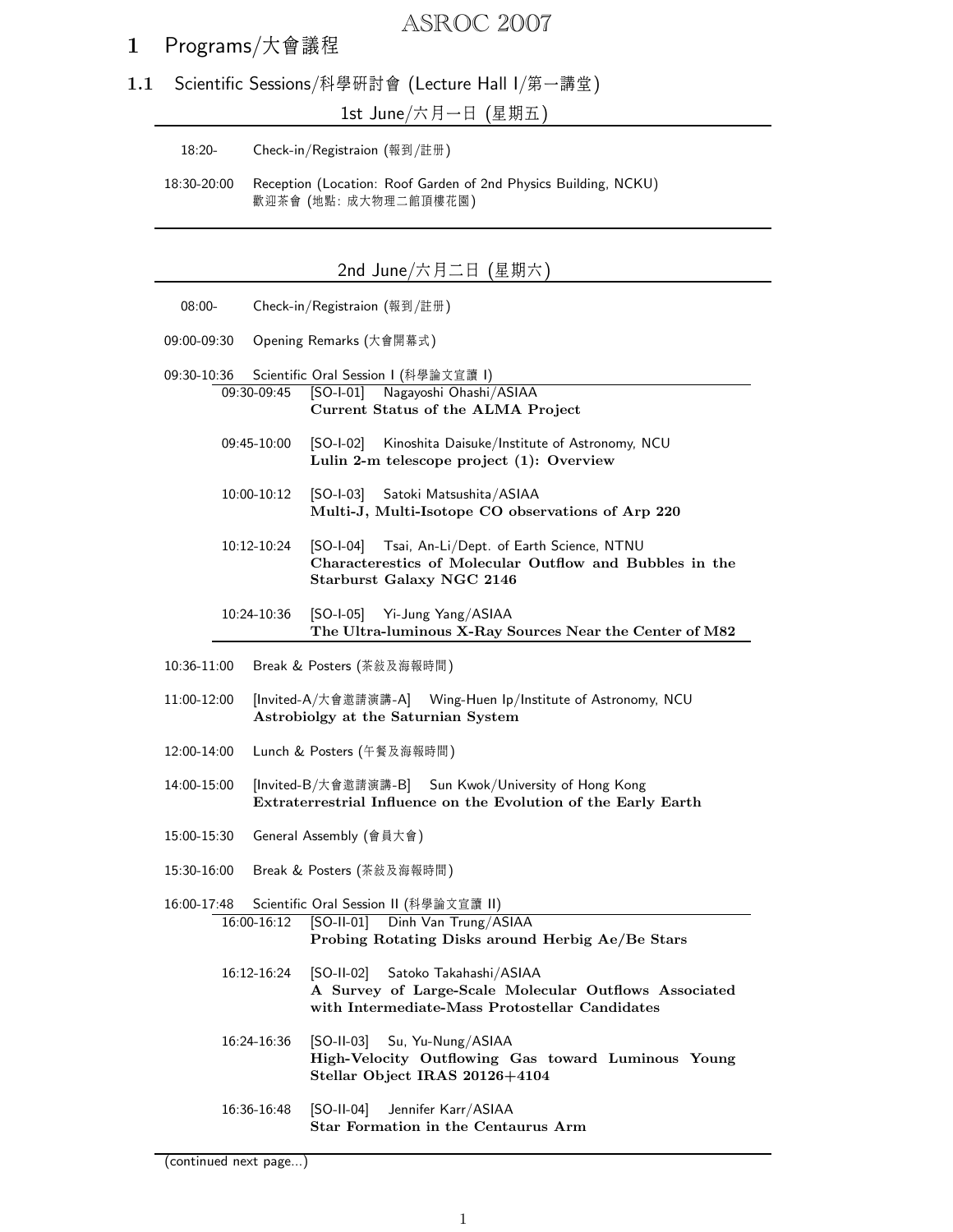| 16:48-17:00     | [SO-II-05] Kaushar Sanchawala/Institute of Astronomy, NCU<br>Near-infrared Study of the Carina Nebula                        |
|-----------------|------------------------------------------------------------------------------------------------------------------------------|
| 17:00-17:12     | [SO-11-06]<br>Anli K. Pandey/Institute of Astronomy, NCU<br>Star Formation in Young Open Star Clusters                       |
| $17:12 - 17:24$ | [SO-II-07] Kazutaka Motoyama/TIARA<br>Sequentially Triggered Star Formations at the Periphery of<br><b>HII</b> Regions       |
| 17:24-17:36     | Hui-Chen Chen/Institute of Astronomy, NCU<br>[SO-11-08]<br>Survivability of Open Clusters in a Dispersing Molecular<br>Cloud |
| 17:36-17:48     | [SO-II-09]<br>Chang, Chan-Kao/Institute of Astronomy, NCU<br>Information from 2MASS Star Count                               |
|                 |                                                                                                                              |

18:00- 4th ALMA Town Meeting (第四屆 ALMA 城鎭會議)

3rd June (Sunday)/六月三日 (星期日)

| Scientific Oral Session III (科學論文宣讀 III)<br>09:00-10:24               |                                                                                                                                                       |  |  |  |  |
|-----------------------------------------------------------------------|-------------------------------------------------------------------------------------------------------------------------------------------------------|--|--|--|--|
| 09:00-09:12                                                           | [SO-III-01] Hui-Chun Huang/Dept. of Earth Science, NTNU<br>Methyl Cyanide Submillimeter Imaging of the Low-Mass<br>Protobinary System IRAS 16293-2422 |  |  |  |  |
|                                                                       |                                                                                                                                                       |  |  |  |  |
| 09:12-09:24                                                           | [SO-III-02] Huei-Ru Chen/Institute of Astronomy, NTHU<br>654 GHz Continuum and $C^{18}O$ (6-5) Observations of                                        |  |  |  |  |
|                                                                       | $G240.31+0.07$ with the SMA                                                                                                                           |  |  |  |  |
| 09:24-09:36                                                           | [SO-III-03] Chin-Fei Lee/ASIAA                                                                                                                        |  |  |  |  |
|                                                                       | HH 212: SMA Observations of a Remarkable Protostellar<br>$\mathbf{Jet}$                                                                               |  |  |  |  |
| 09:36-09:48                                                           | [SO-III-04] Xi Chen/Dept. of Earth Science, NTNU                                                                                                      |  |  |  |  |
|                                                                       | VLBI Studies of SiO Masers around VX Sagittarii                                                                                                       |  |  |  |  |
| 09:48-10:00                                                           | [SO-III-05] Simon Campbell/ASIAA                                                                                                                      |  |  |  |  |
|                                                                       | Yields from Low-Mass Population III and Extremely Metal<br><b>Poor Stellar Models</b>                                                                 |  |  |  |  |
| 10:00-10:12                                                           | Soumen Mondal/Institute of Astronomy, NCU<br>[SO-III-06]                                                                                              |  |  |  |  |
|                                                                       | Methane Imaging to Characterize the Substellar Population<br>in IC 348                                                                                |  |  |  |  |
| 10:12-10:24                                                           | [SO-III-07] Chi-Long Lin/National Museum of Natural Science                                                                                           |  |  |  |  |
|                                                                       | A Close Binary Discovered from Its Occultation by (87)<br>Sylvia                                                                                      |  |  |  |  |
| 10:24-10:45<br>Break & Posters (茶敍及海報時間)                              |                                                                                                                                                       |  |  |  |  |
| 10:45-11:00<br>Best Poster Awards with Presentations (頒發壁報最佳論文獎及報告時間) |                                                                                                                                                       |  |  |  |  |
| 11:00-12:00                                                           | Scientific Oral Session IV (科學論文宣讀 IV)                                                                                                                |  |  |  |  |
| 11:00-11:12                                                           | [SO-IV-01] Miljenko Cemeljic/TIARA, ASIAA<br>Resistive MHD Test for JETSET Code Benchmarks                                                            |  |  |  |  |
| 11:12-11:24                                                           | [SO-IV-02] Lupin Chun-Che Lin/Dept. of Physics, NTHU                                                                                                  |  |  |  |  |
|                                                                       | Periodicity Search of Possible Counterparts to Unidentified<br><b>EGRET Sources</b>                                                                   |  |  |  |  |
|                                                                       |                                                                                                                                                       |  |  |  |  |

<sup>(</sup>continued next page...)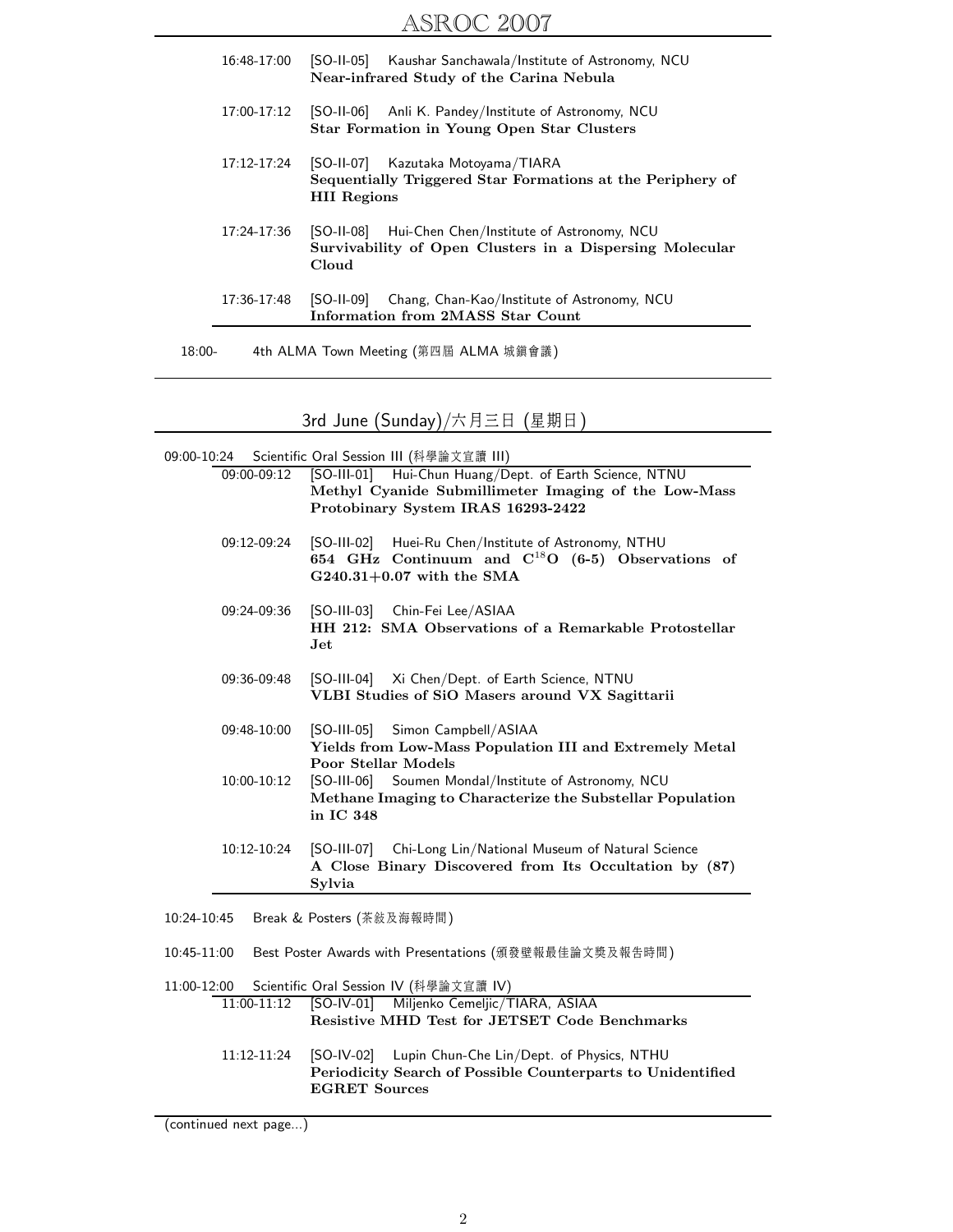| 12:00- |             | Free Tours (Tainan Astronomical Education Area/NCKU Museum)<br>(臺南縣天文敎育園區或成大博物館導覽)                                                   |  |  |
|--------|-------------|--------------------------------------------------------------------------------------------------------------------------------------|--|--|
|        | 11:48-12:00 | [SO-IV-05] Sergey Bastrukov/Dept. of Phys. and IoA, NTHU<br>Quake-induced Torsional MHD Oscillations of Gamma-<br>bursting Magnetars |  |  |
|        | 11:36-11:48 | [SO-IV-04] Hirotani, Kouichi/TIARA-ASIAA, NTHU<br>High-energy Emission from Pulsar Magnetospheres                                    |  |  |
|        |             | Particle Acceleration and Non-thermal Emission in the<br>Crab-like Pulsars                                                           |  |  |
|        | 11:24-11:36 | [SO-IV-03] Jumpei Takata/TIARA-ASIAA, NTHU                                                                                           |  |  |

#### $1.2\,$ Educational Sessions/教育研討會 (Lecture Hall II/第二講堂)

1st June/六月一日 (星期五)

- $18:20-$ 報到/註册 (地點:成大物理二館頂樓花園) Check-in/Registration (Location: Roof Garden of 2nd Physics Building, NCKU)
- 18:30-20:00 歡迎茶會 (自由參加) (地點:成大物理二館頂樓花園) Reception (Location: Roof Garden of 2nd Physics Building, NCKU)

### 2nd June/六月二日 (星期六)

- $08:00 -$ 報到/註册 Check-in/Registration
- 09:00-09:30 年會開幕式 (地點:醫學院第一講堂) Opening Remarks (Location: Lecture Hall I, Medical College)
- 09:30-10:10  $[EO-01]$ 鄭文光 老師/高雄市港和國小 港和國小天文特色課程的過去、現在與未來
- 10:10-10:50 王寶勛 老師/臺北市民權國小  $[EO-02]$ 讓星星亮起來 — 國小天文教育現況與可行方案
- 中場休息, 觀看海報 10:50-11:10 Break & Posters
- $11:10-11:50$  $[EO-03]$ 黃于玲 老師/臺北市南湖國小 天文飛行教室 — 南湖國小天文教學與教材發展經驗談
- 11:50-14:00 午餐休息, 觀看海報 Lunch & Posters
- 14:00-15:00 [大會邀請演講-B] 郭新 教授/香港大學 (地點:醫學院第一講堂) [Invited-B] Sun Kwok/University of Hong Kong (Location: Lecture Hall I, Medical College) Extraterrestrial Influence on the Evolution of the Early Earth
- 會員大會 (地點:醫學院第一講堂) 15:00-15:30 Genaral Assembly (Location: Lecture Hall I, Medical College)

(continued next page...)